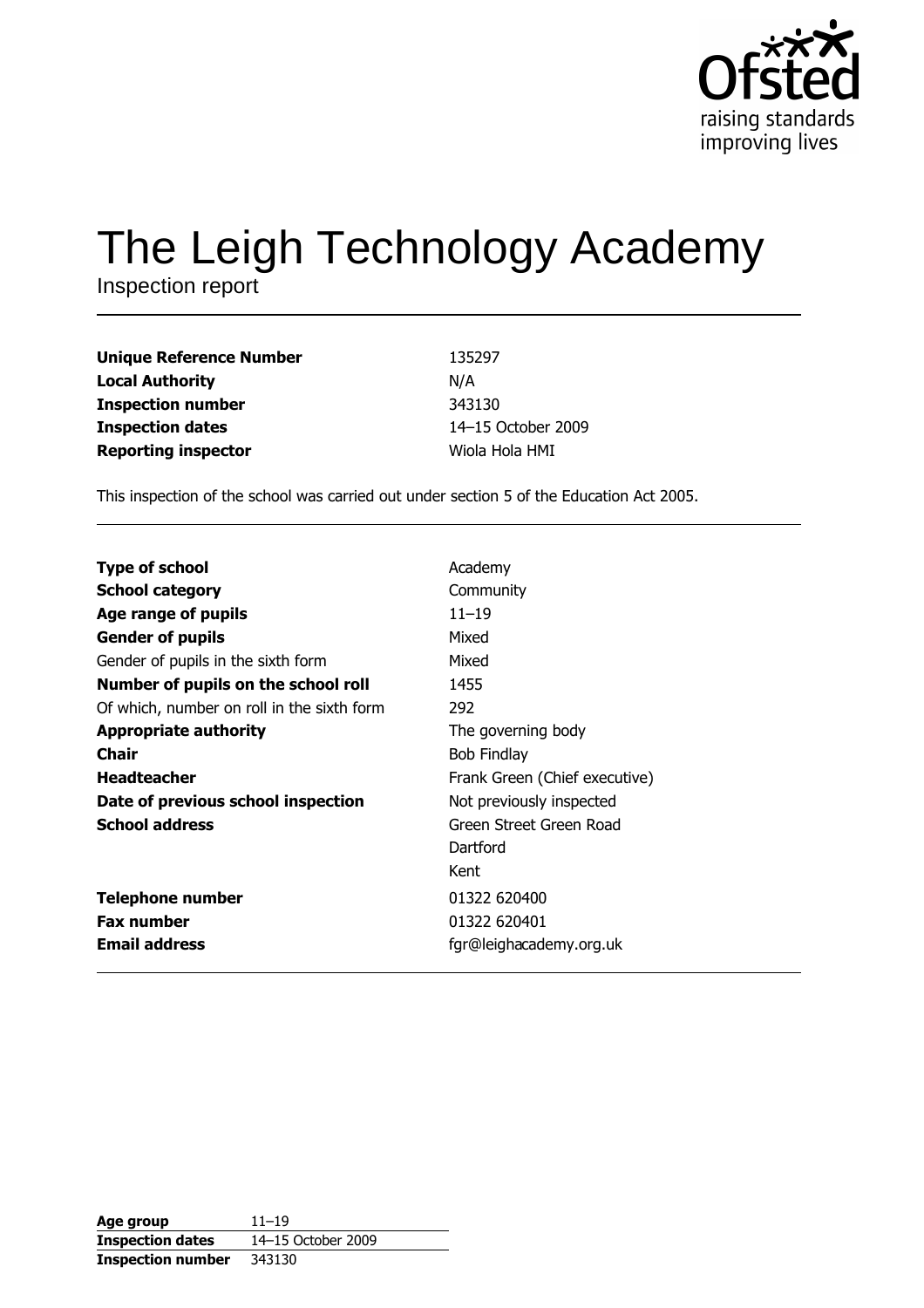The Office for Standards in Education, Children's Services and Skills (Ofsted) regulates and inspects to achieve excellence in the care of children and young people, and in education and skills for learners of all ages. It regulates and inspects childcare and children's social care, and inspects the Children and Family Court Advisory Support Service (Cafcass), schools, colleges, initial teacher training, work-based learning and skills training, adult and community learning, and education and training in prisons and other secure establishments. It rates council children's services, and inspects services for looked after children, safequarding and child protection.

Further copies of this report are obtainable from the school. Under the Education Act 2005, the school must provide a copy of this report free of charge to certain categories of people. A charge not exceeding the full cost of reproduction may be made for any other copies supplied.

If you would like a copy of this document in a different format, such as large print or Braille, please telephone 08456 404045, or email enquiries@ofsted.gov.uk.

You may copy all or parts of this document for non-commercial educational purposes, as long as you give details of the source and date of publication and do not alter the documentation in any way.

Royal Exchange Buildings St Ann's Square Manchester M2 7LA T: 08456 404045 Textphone: 0161 618 8524 E: enquiries@ofsted.gov.uk W: www.ofsted.gov.uk © Crown copyright 2009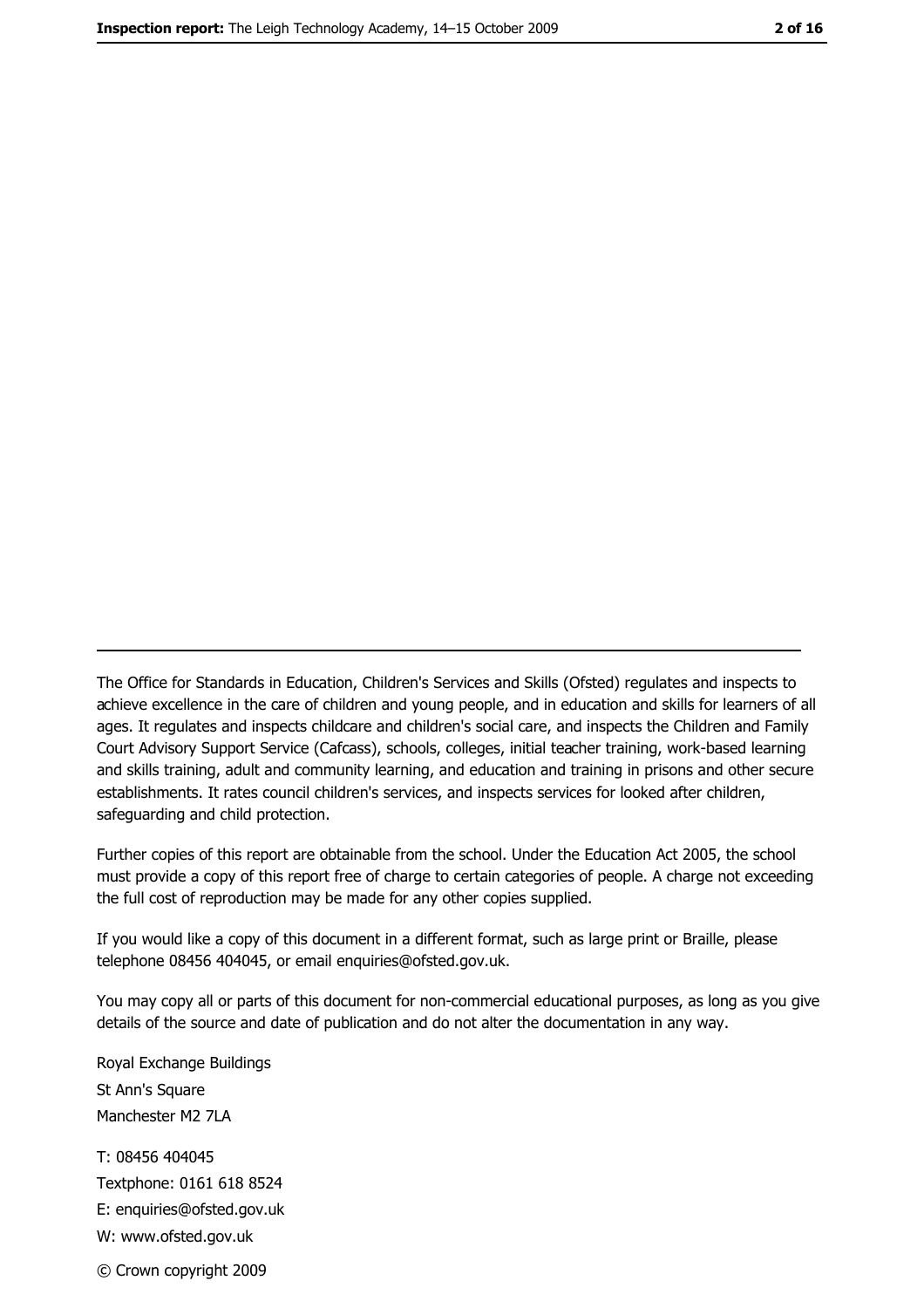# **Introduction**

This inspection was carried out by two of Her Majesty's Inspectors and three additional inspectors. The inspectors visited 32 lessons, and held meetings with governors, staff, and groups of students. They observed the school's work, and looked at some of the academy's documents including records of students' attainment and progress, a selection of policies and working papers, especially those relating to safeguarding, the academy development plan, and minutes of the Leigh Academies Trust. Inspectors analysed 218 parental questionnaires and also some questionnaires from staff and a sample of students.

The inspection team reviewed many aspects of the school's work. It looked in detail at the following:

- Students' recent and current attainment and progress, in the main school and in the  $\blacksquare$ sixth form, particularly in English and mathematics and for more able students
- The effectiveness of leadership and management in lifting the quality of teaching  $\blacksquare$ and learning, for example, in the work being undertaken to link English and humanities and through the specialist status
- The procedures for safeguarding students.  $\blacksquare$

# Information about the school

The academy opened in September 2007 when staff and students transferred to it from The Leigh City Technology College. It moved into its new building in January 2008. This non-selective academy is much larger than the average secondary school and exists in an area where there is selective education. The proportions of students eligible for free school meals, from minority ethnic groups and speaking English as an additional language are below average. The percentage of students with special educational needs and/or disabilities is broadly average but the percentage with a statement of special educational needs is well above average. There is a Hearing Impaired Unit with 20 students who are fully integrated into the mainstream curriculum.

The academy operates a 'small school' model with four colleges each with its own principal. It is part of the Leigh Academies Trust which also runs another more recently opened academy in the area, the Longfield Academy. The two academies operate in federation with each other under a chief executive officer.

As well as having a specialism in technology, the academy has additional specialisms in physical education and sport, and in business and enterprise. It is also the lead school for teacher training in the local area. The academy has Healthy School status and it is also designated as an International School.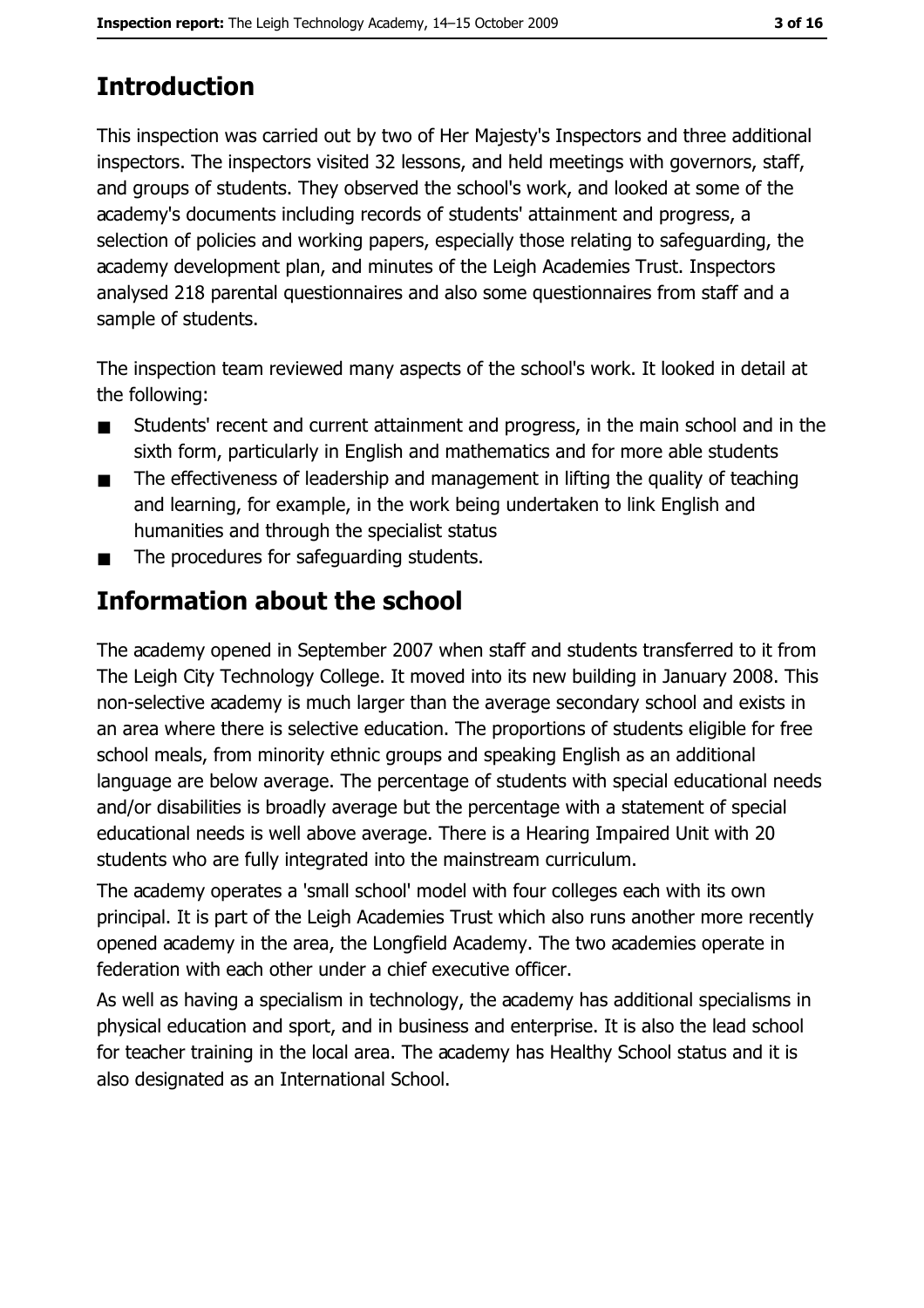# **Inspection judgements**

# Overall effectiveness: how good is the school?

## The school's capacity for sustained improvement

# **Main findings**

This is an outstanding academy. It enables students to make good progress in their academic work and excellent progress in their personal development. The sixth form is a good one.

Outstanding leadership and management, including governance, embrace innovation and maintain a relentless focus on improving provision and outcomes for students. They underpin this academy's success. Students are rightly proud of what the academy helps them to achieve, and parents are very appreciative of the support and encouragement it gives their children. Students and parents speak highly of the staff and of the facilities in this vibrant learning environment that promotes so well students' self-motivation, positive attitudes to learning, and a tremendous sense of responsibility for their own lives and those of others. The academy's organisation in four colleges plays a fundamental and successful part in nurturing these attributes in students. Striking also is the highly effective work of support and administrative staff in enhancing students' work and well-being in many ways. In view of rising standards brought about through high quality leadership and educational provision, the academy demonstrates excellent capacity to improve further.

An outstanding curriculum and superb care, guidance and support for students are key features of the academy. These, coupled with good teaching, result in students' good overall achievement. There are, however, some inconsistencies in the quality of provision within and between subjects, in the main school and in the sixth form, usually related to the pace of teaching and learning. Senior leaders are fully aware of this. They and other leaders have taken, and are taking, action to improve students' achievement, and the rates of progress are clearly being speeded up. The academy's technology specialism is one of its major strengths. Students achieve highly in the areas of technology, reaching above average standards and gaining awards in national competitions. The other specialisms too add much to students' rich educational experiences and to their great enjoyment.

Standards are rising but they vary. The proportion of students gaining five or more GCSE grades  $A^*$ -C is well above the national average. The proportion gaining these grades including English and mathematics, however, is below the national average. Results in examinations in the sixth form also vary. Throughout the academy, students' skills in literacy and numeracy are fostered well in many subjects but not consistently so, particularly for literacy, although some innovative approaches are being adopted to raise standards. Nevertheless, overall progress in these areas is good from students' starting points on entry to the school.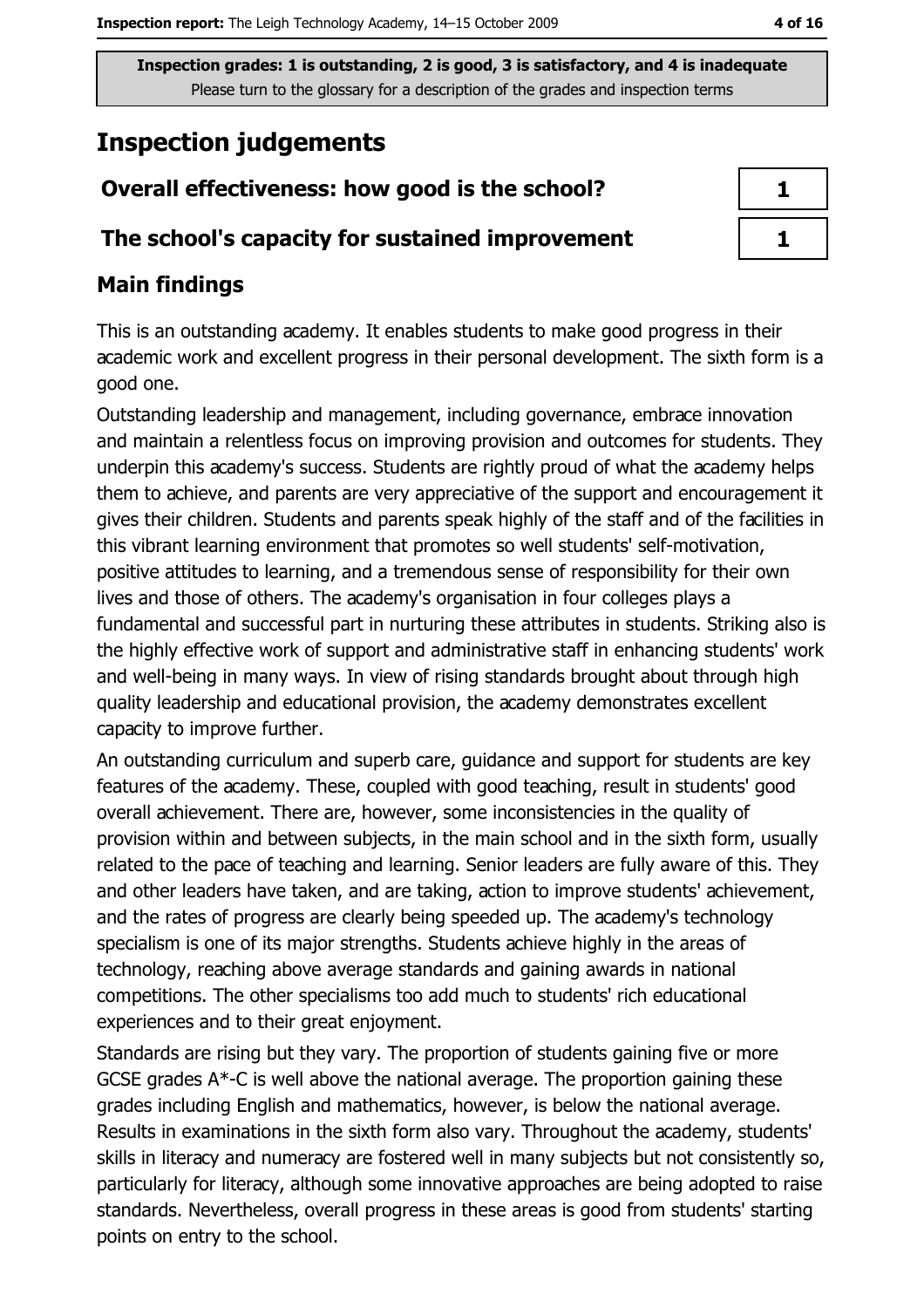Students grow as courteous and considerate young people, aware of their skills and how to develop them both independently and in partnership. Their behaviour is excellent. Through a wealth of provision, including trips, visits, special studies and projects, national and international links, as well as through lessons day by day, the academy fosters extremely well students' spiritual, moral, social and cultural development. In addition, highly effective partnerships with parents and carers, with a wide range of external agencies, and also with the recently federated partner academy, contribute greatly to students' good achievements.

## What does the school need to do to improve further?

- Strengthen further the quality of teaching and learning so that more of it is good or  $\blacksquare$ outstanding:
	- increase teachers' contribution to raising students' skills in literacy
	- ensure greater consistency in the pace of learning
- Refine further the range of courses available to sixth form students, and the  $\blacksquare$ academic quidance given to them, to match their needs and aspirations, and to ensure high quality support right across the academy.

### **Outcomes for individuals and groups of pupils**

Students settle quickly into the academy because high expectations of work and behaviour are conveyed so clearly by staff. Older students aid younger ones greatly, particularly in the mixed-age tutor groups, setting such a good example and conducting themselves maturely as they work diligently in the various work spaces available. Students' attitudes in lessons are positive even on those very few occasions when teaching is uninspiring. Students arrive ready and well-equipped to learn. They understand how well they are doing and want to succeed. Many make full use of the learning facilities outside of lesson times.

Students feel extremely safe. They state that bullying and racism are exceptionally rare and dealt with promptly if they ever occur. They say students 'look out for each other and treat evervone with respect'. They are aware of how to maintain personal safety including safe use of the internet. Students also have an excellent understanding of how to lead healthy lives; the academy's wealth of sporting activities and students' high participation in them supports this. Students cooperate well to initiate and organise many school activities including charity fundraising events. The various student councils are influential and students are very clear that their views are taken seriously. Students have very well developed skills in information and communication technology (ICT) and generally sound skills in literacy and numeracy. These skills, coupled with good punctuality and politeness, plus others such as cooperation, teamwork and using initiative that are developed so highly in many lessons, augur very well for students' future economic well-being. Virtually all students move on to education, employment or training. Nevertheless, for some students, relative weaknesses in literacy exist and the academy is rightly seeking to address these through various initiatives.

 $\overline{2}$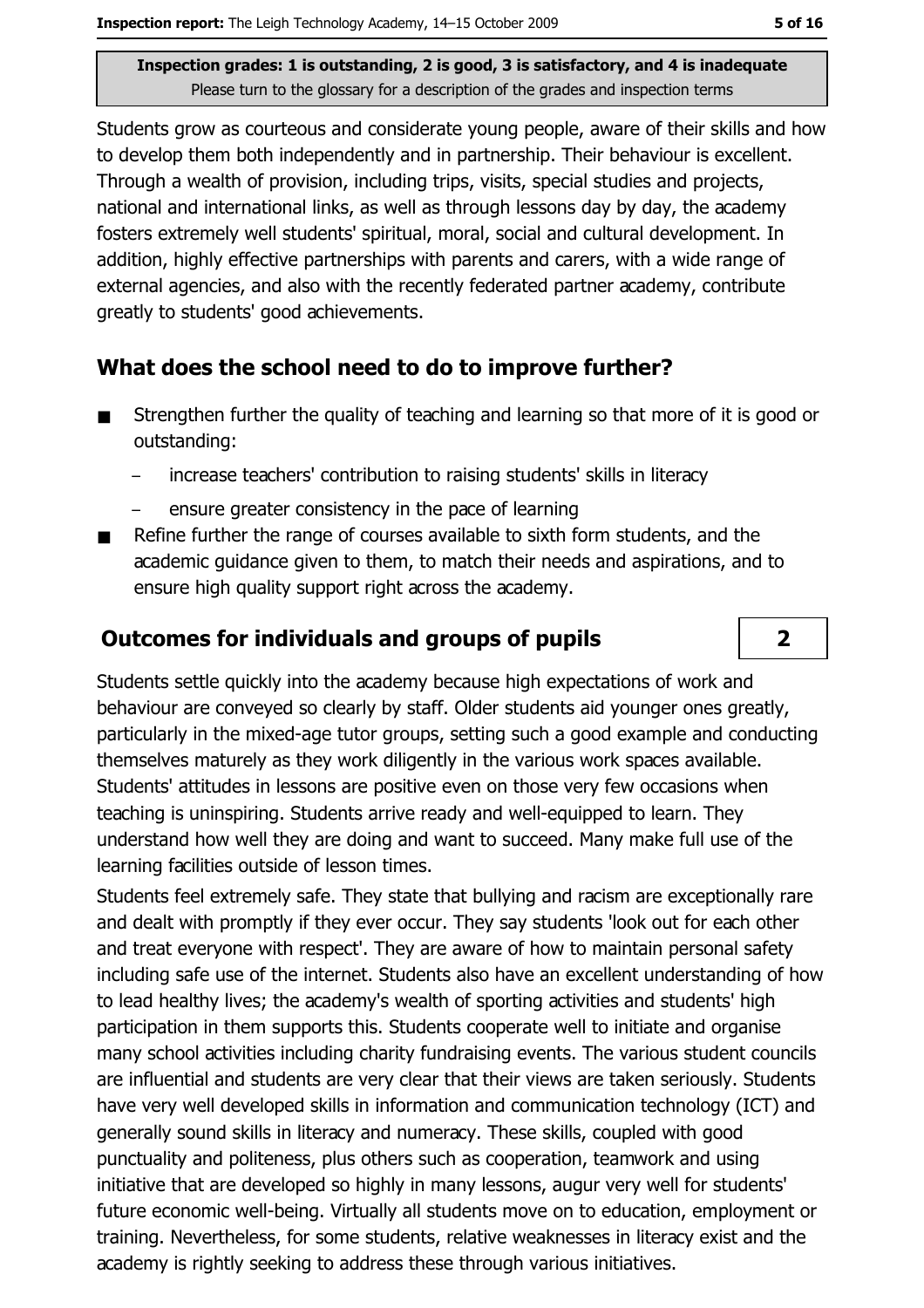Learning and progress are good overall. In both 2008 and 2009, a very large majority of students gained five or more GCSE grades A\*-C, although under half gained such grades including English and mathematics. The proportion of GCSE grades A\*/A increased from 2008 to 2009. In 2009, GCSE results went up in English language, mathematics, French and geography from the below average results of 2008. In design and technology, the above average GCSE results of 2008 were lifted further. They also went up in most other subjects. They fell in history and religious education where they were already below average in 2008. Students are successful on the applied courses in art and design, and in business. They do exceptionally well in science and ICT. Results in the sixth form vary from subject to subject but, in the main, students attain their target grades. In this highly inclusive academy, students with learning difficulties generally make similar progress to their peers. Those with statements of special educational needs achieve extremely well.

These are the grades for pupils' outcomes

| Pupils' achievement and the extent to which they enjoy their learning                                                     |                |
|---------------------------------------------------------------------------------------------------------------------------|----------------|
| Taking into account:<br>Pupils' attainment <sup>1</sup>                                                                   | 3              |
| The quality of pupils' learning and their progress                                                                        | $\overline{2}$ |
| The quality of learning for pupils with special educational needs and/or<br>disabilities and their progress               | 2              |
| The extent to which pupils feel safe                                                                                      | 1              |
| <b>Pupils' behaviour</b>                                                                                                  | 1              |
| The extent to which pupils adopt healthy lifestyles                                                                       | 1              |
| The extent to which pupils contribute to the school and wider community                                                   | 1              |
| The extent to which pupils develop workplace and other skills that will<br>contribute to their future economic well-being | 1              |
| Taking into account:                                                                                                      |                |
| Pupils' attendance <sup>1</sup>                                                                                           | $\overline{2}$ |
| The extent of pupils' spiritual, moral, social and cultural development                                                   | 1              |

## How effective is the provision?

Most lessons are planned well, with great clarity of purpose and varied activities that

The grades for attainment and attendance are: 1 is high; 2 is above average; 3 is broadly average; and 4 is low.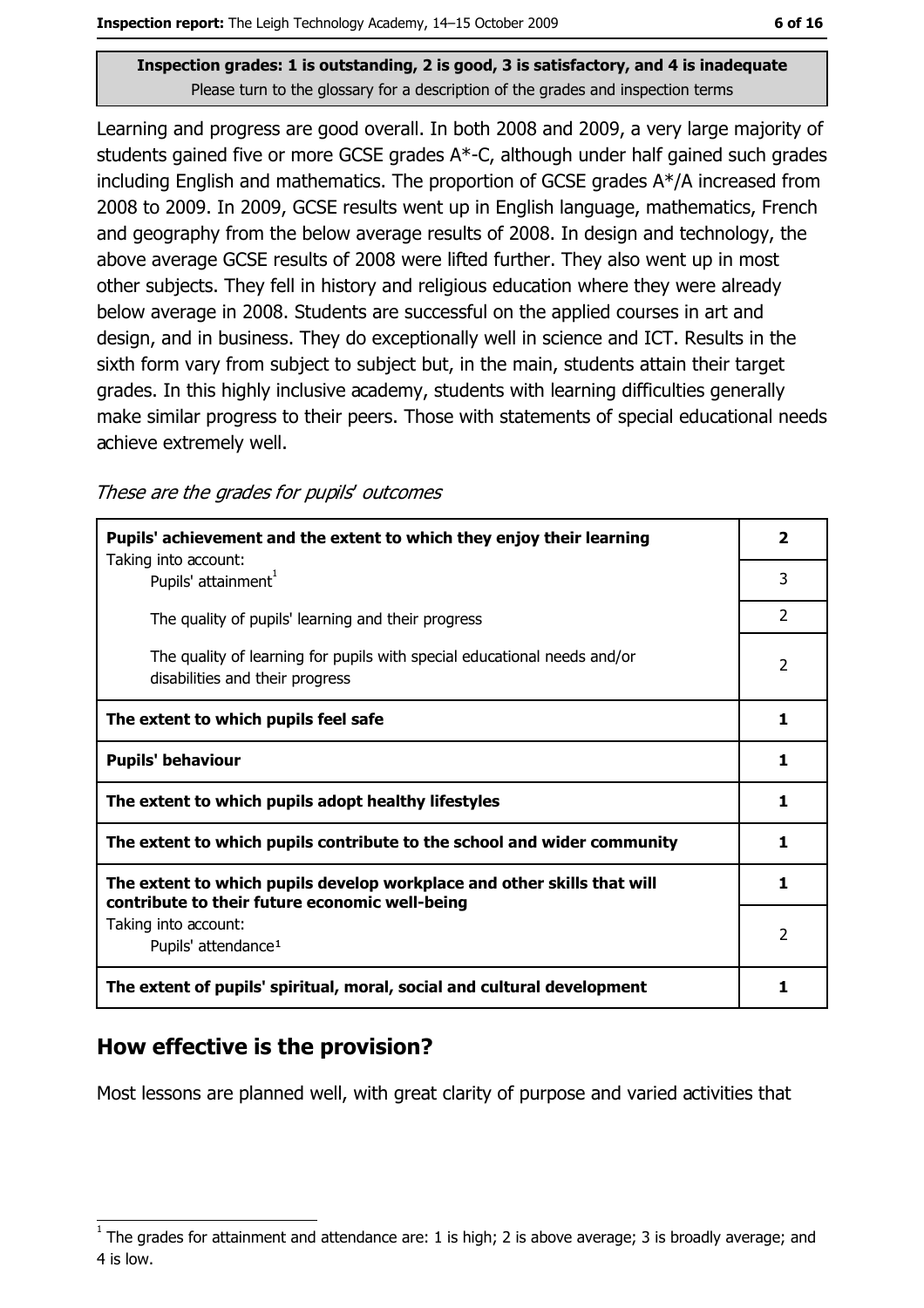engage students' interest. Teachers make very good use of the academy's comprehensive and well managed systems for assessment. In the main, team teaching in the large classes, as well as teaching elsewhere, is successful because staff are aware of and meet students' individual needs. The best teaching, especially in the practical and creative subjects, makes learning very relevant and encourages students to evaluate their own progress and take action to improve their work. The high quality ICT and technology facilities are used well by teachers to foster students' independent learning and to develop their range of social and practical skills. Most teaching is good, and some outstanding. In the few relatively weaker lessons, pace is slow, students are not required to be greatly active, or tasks are undemanding for some students. Some teachers are highly skilled in developing students' skills in literacy, others miss opportunities for doing so in their subjects. In seeking to improve outcomes in humanities and English, staff from these two areas teach in partnership in some classes. This strategy is showing signs of success.

The academy's curriculum is outstanding and the memorable events provided in lessons and at other times are highly valued by students. A wide range of learning pathways exists so that courses match students' needs and aspirations. Many vocational courses are offered. The academy has improved provision and outcomes for students who are more able. These students can take some examinations early

The academy's specialist status brings considerable benefits to students. Many activities across the curriculum have a business and technology focus. As an International School, the academy has strong links with projects around the world, helping to establish a school in India, for example. Exciting displays shows the richness of students' experiences and the high quality of their work, especially in art and technology. Dance and music in assemblies, for example, enhance greatly students' cultural development.

Students respond extremely well to the academy's very unobtrusive but highly effective system of behaviour management built upon strong relationships, well established expectations, and efficient lines of communication between support staff, teachers, parents and senior managers. Student service managers, as well as teachers, provide excellent academic and pastoral quidance and have highly effective partnerships with parents and outside agencies. Guidance in the sixth form is good. Induction arrangements for new students are highly effective. Vulnerable students are provided with high quality care, guidance and support, tailored to their individual needs. The academy makes strenuous efforts to ensure that attendance is as high as possible.

These are the grades for the quality of provision

| The quality of teaching                                                                                    |  |
|------------------------------------------------------------------------------------------------------------|--|
| Taking into account:<br>The use of assessment to support learning                                          |  |
| The extent to which the curriculum meets pupils' needs, including, where<br>relevant, through partnerships |  |
| The effectiveness of care, guidance and support                                                            |  |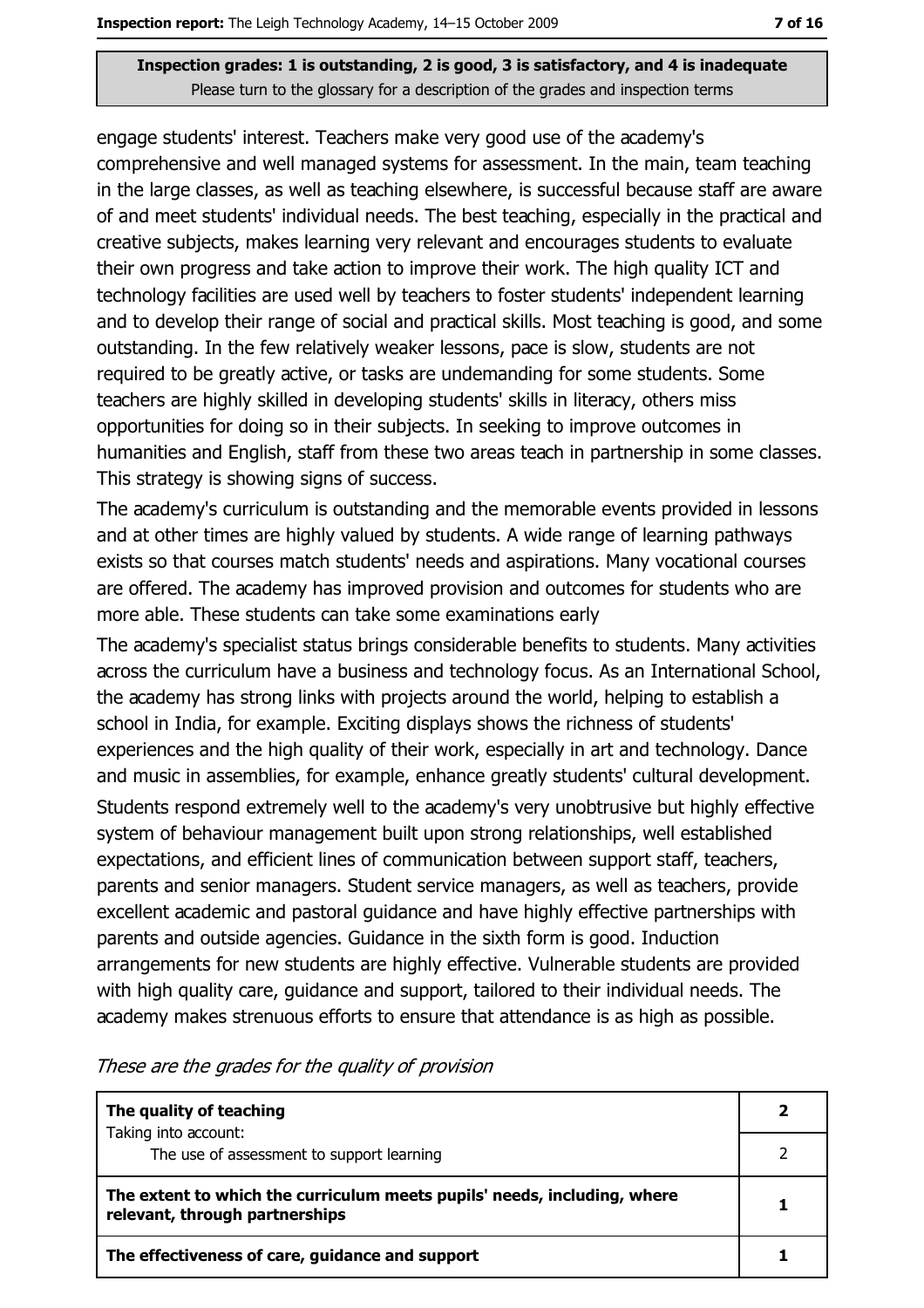#### How effective are leadership and management?

Leadership and management are exceptional. Senior staff maintain an uncompromising stance in pursuing excellence whist caring for the well-being of all involved. Students know that they are highly valued and supported, and they understand exactly what is expected of them. This academy is not only working very effectively at improving the quality of provision and outcomes for its own students but working in strong partnership with other organisations to raise standards in the local and wider area. Governance, through the Leigh Academies Trust, is outstanding. Governors, with the chief executive officer, the four college principals and other senior staff act with total clarity of purpose and high levels of effectiveness to identify areas of strength and relative weaknesses, to articulate the means for improvement where this is necessary, and in taking decisive action. For example, facing shortages of mathematics teachers, a successful recruitment campaign resulted not only in filled vacancies but in the speeding up of students' progress in mathematics. Another example is in the creation of the highly inviting and stimulating accommodation, capable of being used flexibly, and cared for and enhanced to show proudly the students' work and achievements. Leaders have worked effectively to raise the overall quality of teaching and are continuing to do so through well targeted professional development and support.

Meticulous attention to detail is a feature of the exceptionally high levels of care for students, not only in meeting government requirements for safeguarding but in every aspect to ensure their physical and emotional well-being. The 'small school' model is highly effective in giving each student the attention he or she needs to make the most of the opportunities provided.

The academy promotes community cohesion extremely well, in many ways, at all levels and in many dimensions. It employs staff from around the world and uses their knowledge and experience, as well as curriculum content and enrichment activities, to enhance students' understanding across wide ranging issues, such as faith, social and moral dilemmas, and cultural and political activities. Vertical tutor groups in this academy create a strong sense of community cohesion. Exceptionally wide and productive links exist with businesses, other local schools, community groups and international organisations. Community cohesion is further enhanced through the work experience programme in India and China and through the work to establish schools in Uganda and Zambia.

Equality of opportunity is outstanding as is the academy's work on tackling discrimination. The high expectations that all students will achieve, experience success and make a strong contribution to the life of the academy are supported by excellent systems that track personal and academic progress. Close attention is given to ensure that individuals have access to those opportunities that best serve their needs and to promote positive attitudes in all respects.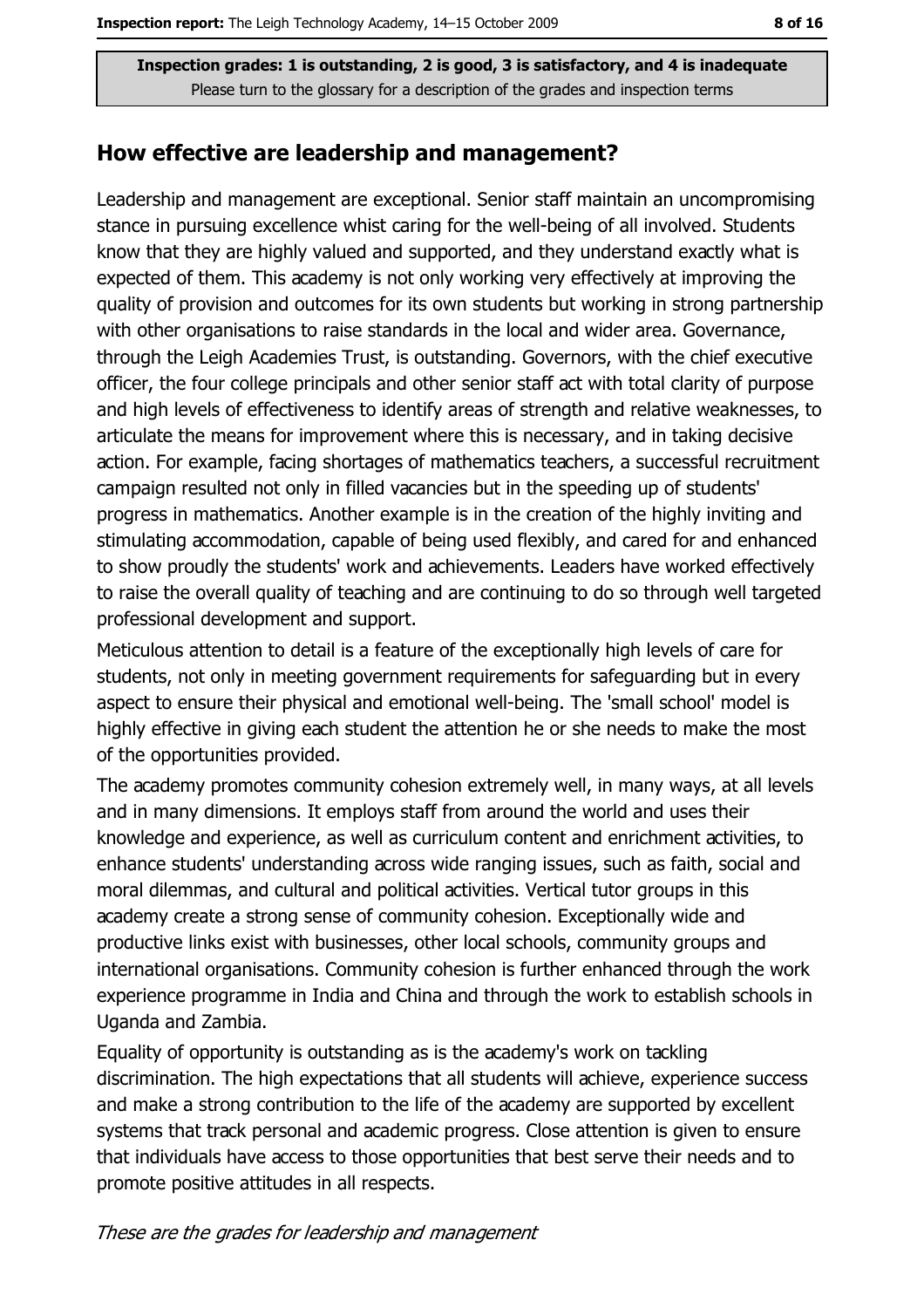| The effectiveness of leadership and management in embedding ambition and<br>driving improvement                                                                     |    |
|---------------------------------------------------------------------------------------------------------------------------------------------------------------------|----|
| Taking into account:<br>The leadership and management of teaching and learning                                                                                      | 1  |
| The effectiveness of the governing body in challenging and supporting the<br>school so that weaknesses are tackled decisively and statutory responsibilities<br>met |    |
| The effectiveness of the school's engagement with parents and carers                                                                                                | 1  |
| The effectiveness of partnerships in promoting learning and well-being                                                                                              | 1  |
| The effectiveness with which the school promotes equality of opportunity and<br>tackles discrimination                                                              |    |
| The effectiveness of safeguarding procedures                                                                                                                        | 1  |
| The effectiveness with which the school promotes community cohesion                                                                                                 | 1. |
| The effectiveness with which the school deploys resources to achieve<br>value for money                                                                             |    |

## **Sixth form**

Provision in the sixth form shares many of the strengths that feature in Years 7 to 11. Teaching is mostly good and encourages students to explore. In some lessons, teachers talk too much, thereby limiting opportunities for active learning. The best practice helps students to develop effective study skills, improves their self-confidence and uses assessments and examination marking criteria well to highlight where and how students can improve. Students appreciate teachers' support.

They are very positive about being part of the four internal colleges. They play a leading role in the mixed-age tutor groups and act as very effective role models for younger students, often quiding activities and arranging events.

Students' learning and progress are good overall, as are achievements given the low starting points of many students earlier in their school careers. Standards are generally below the national average but have improved steadily. Students do particularly well in the vocational and applied courses that are much enriched through links with businesses and through the specialist status.

The sixth form operates as an integral part of the academy and benefits from the same very effective leadership. Management is good. Students benefit from frequent reviews of progress, although there are some inconsistencies in the effectiveness of academic quidance across parts of the academy. Variability in examination results across subjects reflects some inconsistency in the quality of teaching and learning.

The academy has relatively recently established sufficiently rigorous guidance to ensure students follow courses for which they are most suited. Senior staff have recognised the need to lift outcomes by improving academic guidance and the range of courses.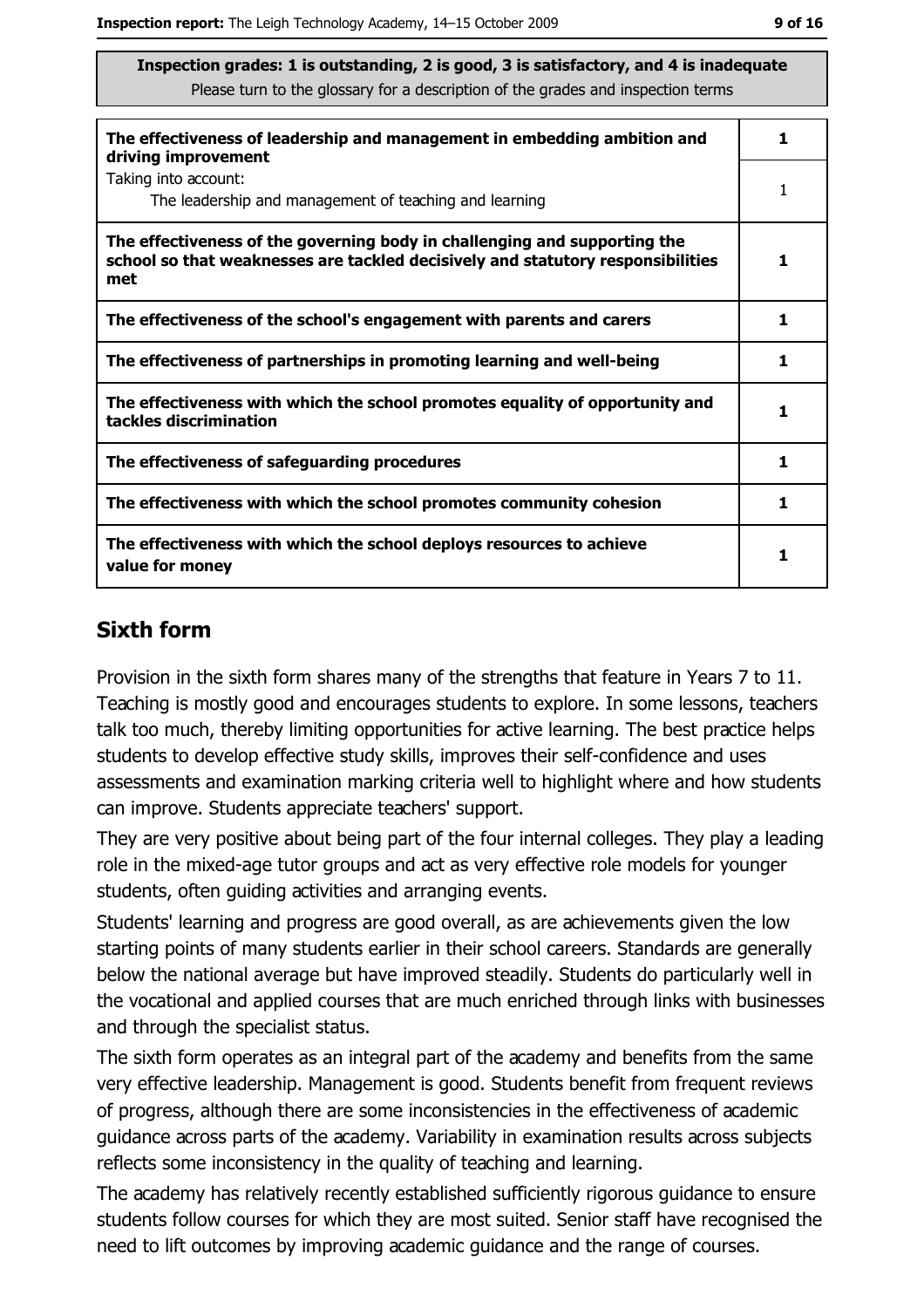These are the grades for the sixth form

| <b>Overall effectiveness of the sixth form</b>                  |  |  |
|-----------------------------------------------------------------|--|--|
| Taking into account:<br>Outcomes for students in the sixth form |  |  |
| The quality of provision in the sixth form                      |  |  |
| Leadership and management of the sixth form                     |  |  |

#### **Views of parents and carers**

Most parents hold positive views of the academy's work, praising the good teaching and agreeing that the academy is led and managed effectively. All feel that their children are kept safe. The vast majority state that they are happy with their child's experience at the school and specific comments were made by the parents of some students with special educational needs and/or learning difficulties in praise of the support provided. A few parents expressed concern about the large teaching groups in some subjects. Inspectors agree with parents that teaching is good. They found leadership and management to be outstanding. Outstanding also are the curriculum and the care, guidance and support provided to students. As far as large classes are concerned, the success or otherwise of the lessons in such cases depend more on the quality of teaching than on the class size. In most cases, teaching and learning in the large classes are good because the staff, teachers and teaching assistants, work well together to

provide appropriate and interesting activities for the students and to check on their progress. In a few instances, learning was no better than satisfactory in the large classes.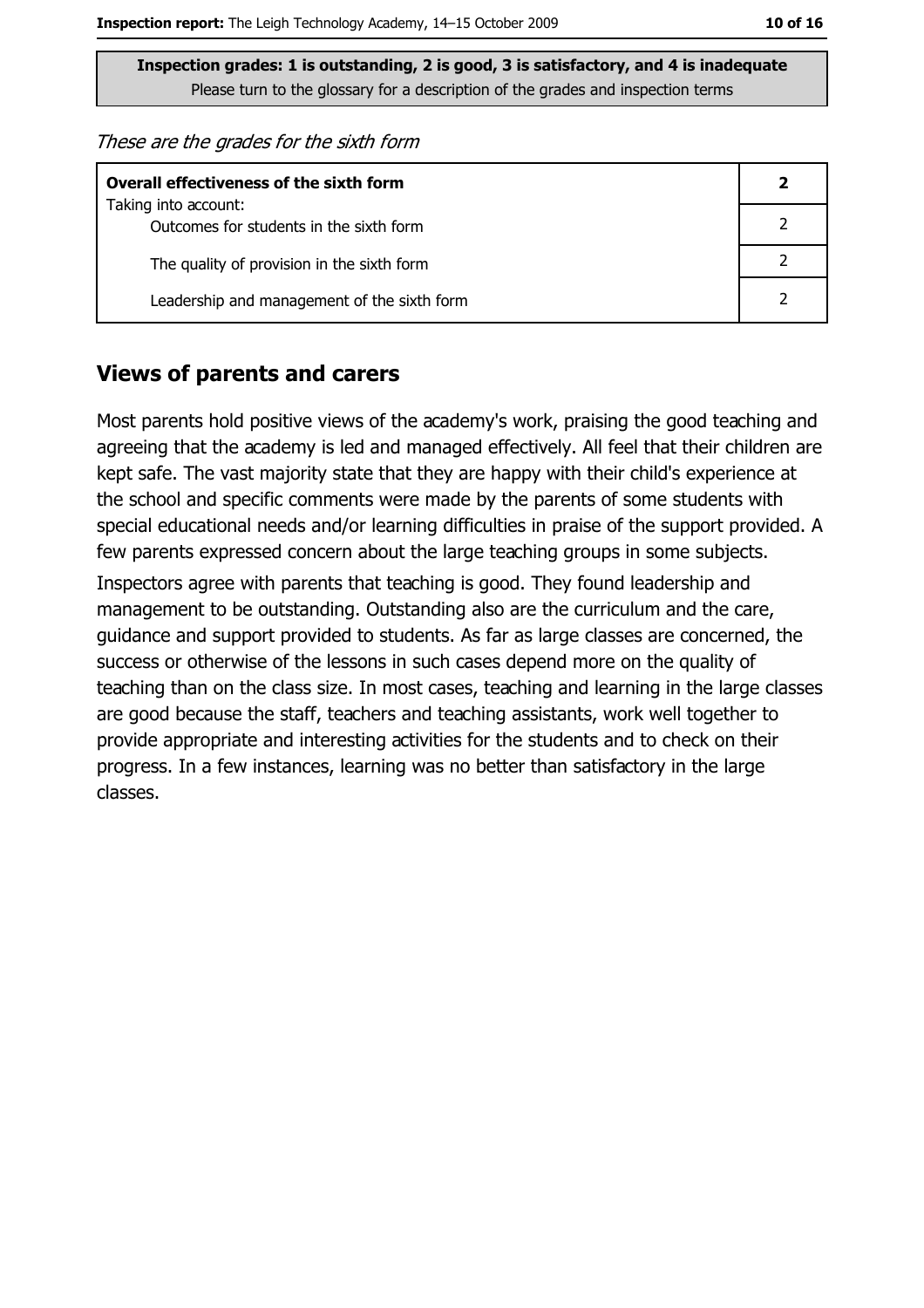#### Responses from parents and carers to Ofsted's questionnaire

Ofsted invited all the registered parents and carers of pupils registered at The Leigh Technology Academy to complete a questionnaire about their views of the school.

In the questionnaire, parents and carers were asked to record how strongly they agreed with 13 statements about the school. The inspection team received 218 completed questionnaires by the end of the on-site inspection. In total, there are 1426 students registered at the school.

| <b>Statements</b>                                                                                                                                                                                                                                       | <b>Strongly</b><br><b>Agree</b> |               | <b>Agree</b> |               |              | <b>Disagree</b> |                | <b>Strongly</b><br>disagree |  |
|---------------------------------------------------------------------------------------------------------------------------------------------------------------------------------------------------------------------------------------------------------|---------------------------------|---------------|--------------|---------------|--------------|-----------------|----------------|-----------------------------|--|
|                                                                                                                                                                                                                                                         | <b>Total</b>                    | $\frac{0}{0}$ | <b>Total</b> | $\frac{0}{0}$ | <b>Total</b> | $\frac{0}{0}$   | <b>Total</b>   | $\frac{0}{0}$               |  |
| My child enjoys school                                                                                                                                                                                                                                  | 96                              | 44            | 107          | 49            | 15           | $\overline{7}$  | 0              | $\mathbf 0$                 |  |
| The school keeps my child<br>safe                                                                                                                                                                                                                       | 118                             | 54            | 100          | 46            | $\mathbf 0$  | 0               | 0              | $\boldsymbol{0}$            |  |
| The school informs me<br>about my child's progress                                                                                                                                                                                                      | 89                              | 41            | 113          | 52            | 13           | 6               | 0              | $\mathbf 0$                 |  |
| My child is making enough<br>progress at this school                                                                                                                                                                                                    | 76                              | 35            | 118          | 54            | 20           | 9               | $\overline{2}$ | $\mathbf{1}$                |  |
| The teaching is good at this<br>school                                                                                                                                                                                                                  | 83                              | 38            | 120          | 55            | 11           | 5               | 0              | $\mathbf 0$                 |  |
| The school helps me to<br>support my child's learning                                                                                                                                                                                                   | 70                              | 32            | 129          | 59            | 17           | 8               | 0              | 0                           |  |
| The school helps my child to<br>have a healthy lifestyle                                                                                                                                                                                                | 63                              | 29            | 126          | 58            | 24           | 11              | $\overline{2}$ | $\mathbf{1}$                |  |
| The school makes sure that<br>my child is well prepared for<br>the future (for example<br>changing year group,<br>changing school, and for<br>children who are finishing<br>school, entering further or<br>higher education, or<br>entering employment) | 76                              | 35            | 116          | 53            | 15           | 7               | 0              | $\boldsymbol{0}$            |  |
| The school meets my child's<br>particular needs                                                                                                                                                                                                         | 82                              | 38            | 107          | 49            | 20           | 9               | 0              | $\mathbf 0$                 |  |
| The school deals effectively<br>with unacceptable behaviour                                                                                                                                                                                             | 87                              | 40            | 109          | 50            | 11           | 5               | $\overline{2}$ | $\mathbf{1}$                |  |
| The school takes account of<br>my suggestions and<br>concerns                                                                                                                                                                                           | 50                              | 23            | 135          | 62            | 15           | 7               | 2              | $\mathbf{1}$                |  |
| The school is led and<br>managed effectively                                                                                                                                                                                                            | 92                              | 42            | 109          | 50            | 11           | 5               | $\bf{0}$       | $\mathbf 0$                 |  |
| Overall, I am happy with my<br>child's experience at this<br>school                                                                                                                                                                                     | 116                             | 53            | 89           | 41            | 13           | 6               | 0              | $\pmb{0}$                   |  |

The table above summarises the responses that parents and carers made to each statement. The percentages indicate the proportion of parents and carers giving that response out of the total number of completed questionnaires. Where one or more parents and carers chose not to answer a particular question, the percentages will not add up to 100%.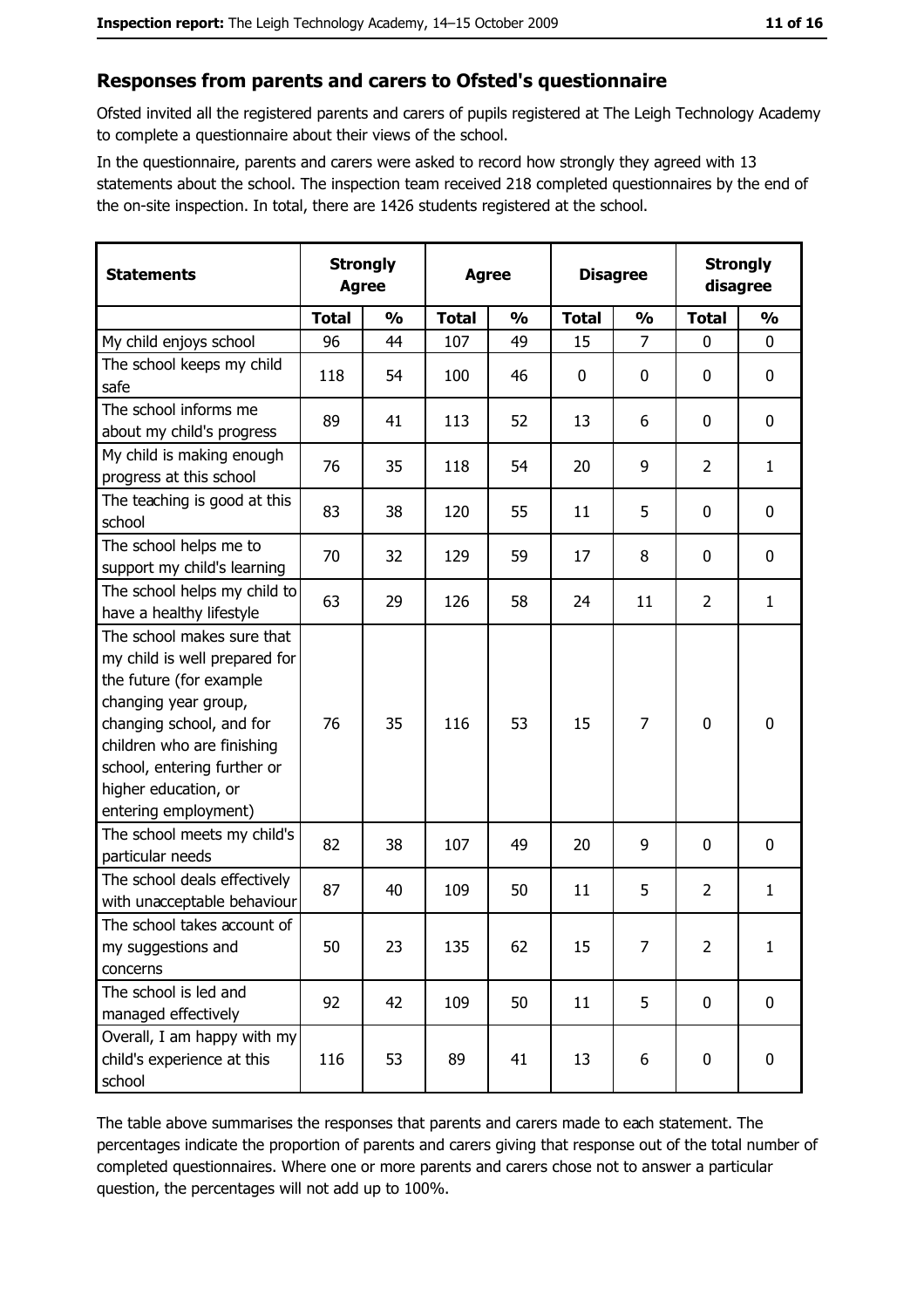# Glossary

| Grade   | <b>Judgement</b> | <b>Description</b>                                                                                                                                                                                                               |
|---------|------------------|----------------------------------------------------------------------------------------------------------------------------------------------------------------------------------------------------------------------------------|
| Grade 1 | Outstanding      | These features are highly effective. An oustanding<br>school provides exceptionally well for its pupils' needs.                                                                                                                  |
| Grade 2 | Good             | These are very positive features of a school. A school<br>that is good is serving its pupils well.                                                                                                                               |
| Grade 3 | Satisfactory     | These features are of reasonable quality. A satisfactory<br>school is providing adequately for its pupils.                                                                                                                       |
| Grade 4 | Inadequate       | These features are not of an acceptable standard. An<br>inadequate school needs to make significant<br>improvement in order to meet the needs of its pupils.<br>Ofsted inspectors will make further visits until it<br>improves. |

# What inspection judgements mean

## Overall effectiveness of schools inspected between September 2007 and July 2008

|                       | Overall effectiveness judgement (percentage of<br>schools) |      |                     |                   |
|-----------------------|------------------------------------------------------------|------|---------------------|-------------------|
| <b>Type of school</b> | Outstanding                                                | Good | <b>Satisfactory</b> | <b>Inadequate</b> |
| Nursery schools       | 39                                                         | 58   | 3                   | 0                 |
| Primary schools       | 13                                                         | 50   | 33                  | 4                 |
| Secondary schools     | 17                                                         | 40   | 34                  | 9                 |
| Sixth forms           | 18                                                         | 43   | 37                  | $\overline{2}$    |
| Special schools       | 26                                                         | 54   | 18                  | $\overline{2}$    |
| Pupil referral units  | 7                                                          | 55   | 30                  | 7                 |
| All schools           | 15                                                         | 49   | 32                  | 5                 |

New school inspection arrangements were introduced on 1 September 2009. This means that inspectors now make some additional judgements that were not made previously.

The data in the table above were reported in The Annual Report of Her Majesty's Chief Inspector of Education, Children's Services and Skills 2007/08.

Percentages are rounded and do not always add exactly to 100. Secondary school figures include those that have sixth forms, and sixth form figures include only the data specifically for sixth form inspection judgements.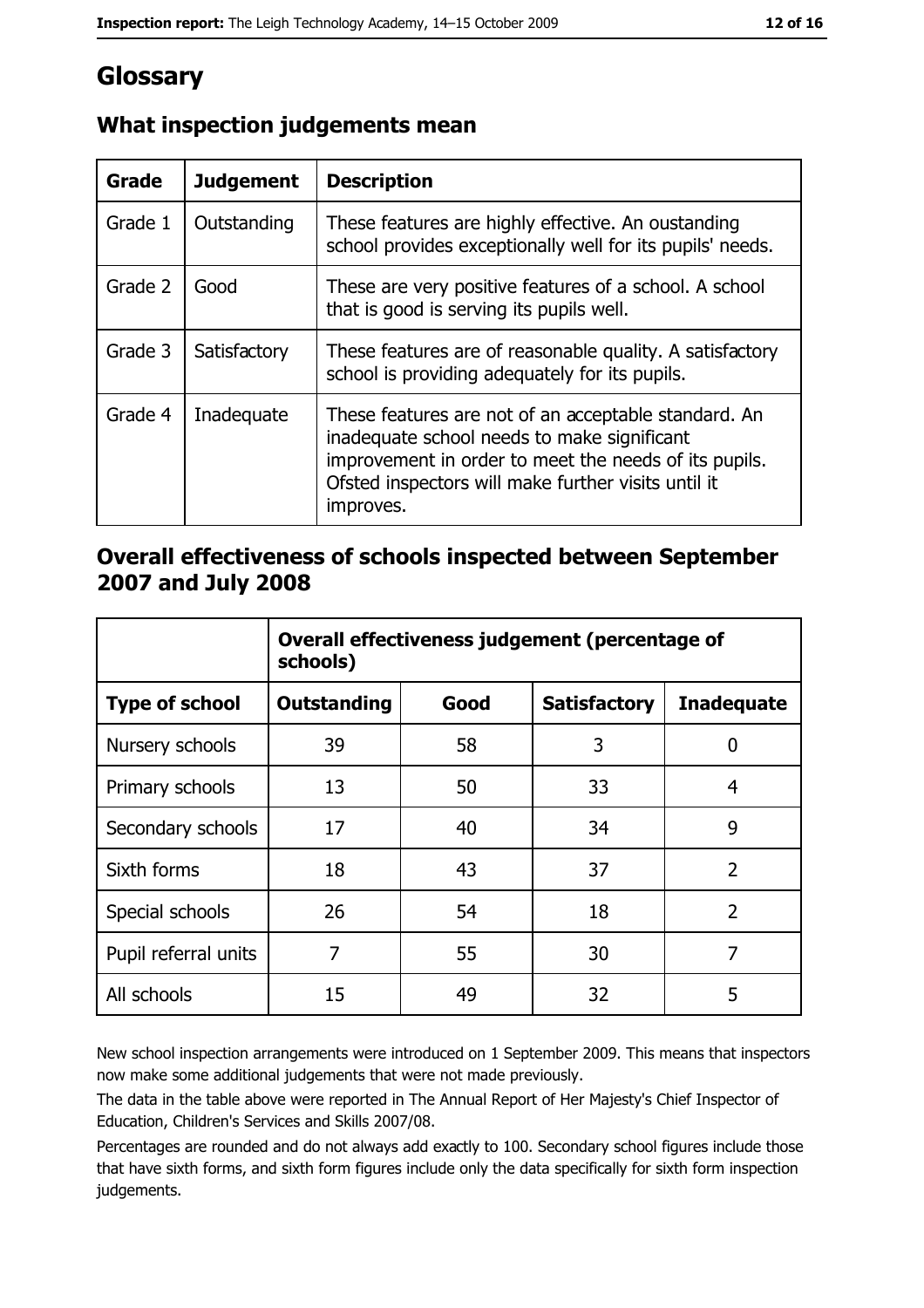# **Common terminology used by inspectors**

| Achievement:                  | the progress and success of a pupil in<br>their learning, development or training.                                                                                                                                                                                                                           |
|-------------------------------|--------------------------------------------------------------------------------------------------------------------------------------------------------------------------------------------------------------------------------------------------------------------------------------------------------------|
| Attainment:                   | the standard of the pupils' work shown by<br>test and examination results and in<br>lessons.                                                                                                                                                                                                                 |
| Capacity to improve:          | the proven ability of the school to<br>continue improving. Inspectors base this<br>judgement on what the school has<br>accomplished so far and on the quality of<br>its systems to maintain improvement.                                                                                                     |
| Leadership and management:    | the contribution of all the staff with<br>responsibilities, not just the headteacher,<br>to identifying priorities, directing and<br>motivating staff and running the school.                                                                                                                                |
| Learning:                     | how well pupils acquire knowledge,<br>develop their understanding, learn and<br>practise skills and are developing their<br>competence as learners.                                                                                                                                                          |
| <b>Overall effectiveness:</b> | inspectors form a judgement on a school's<br>overall effectiveness based on the findings<br>from their inspection of the school. The<br>following judgements, in particular,<br>influence what the overall effectiveness<br>judgement will be.                                                               |
|                               | The school's capacity for sustained<br>improvement.<br>Outcomes for individuals and groups<br>of pupils.<br>The quality of teaching.<br>The extent to which the curriculum<br>meets pupil's needs, including where<br>relevant, through partnerships.<br>The effectiveness of care, guidance<br>and support. |
| Progress:                     | the rate at which pupils are learning in<br>lessons and over longer periods of time. It<br>is often measured by comparing the<br>pupils' attainment at the end of a key<br>stage with their attainment when they<br>started.                                                                                 |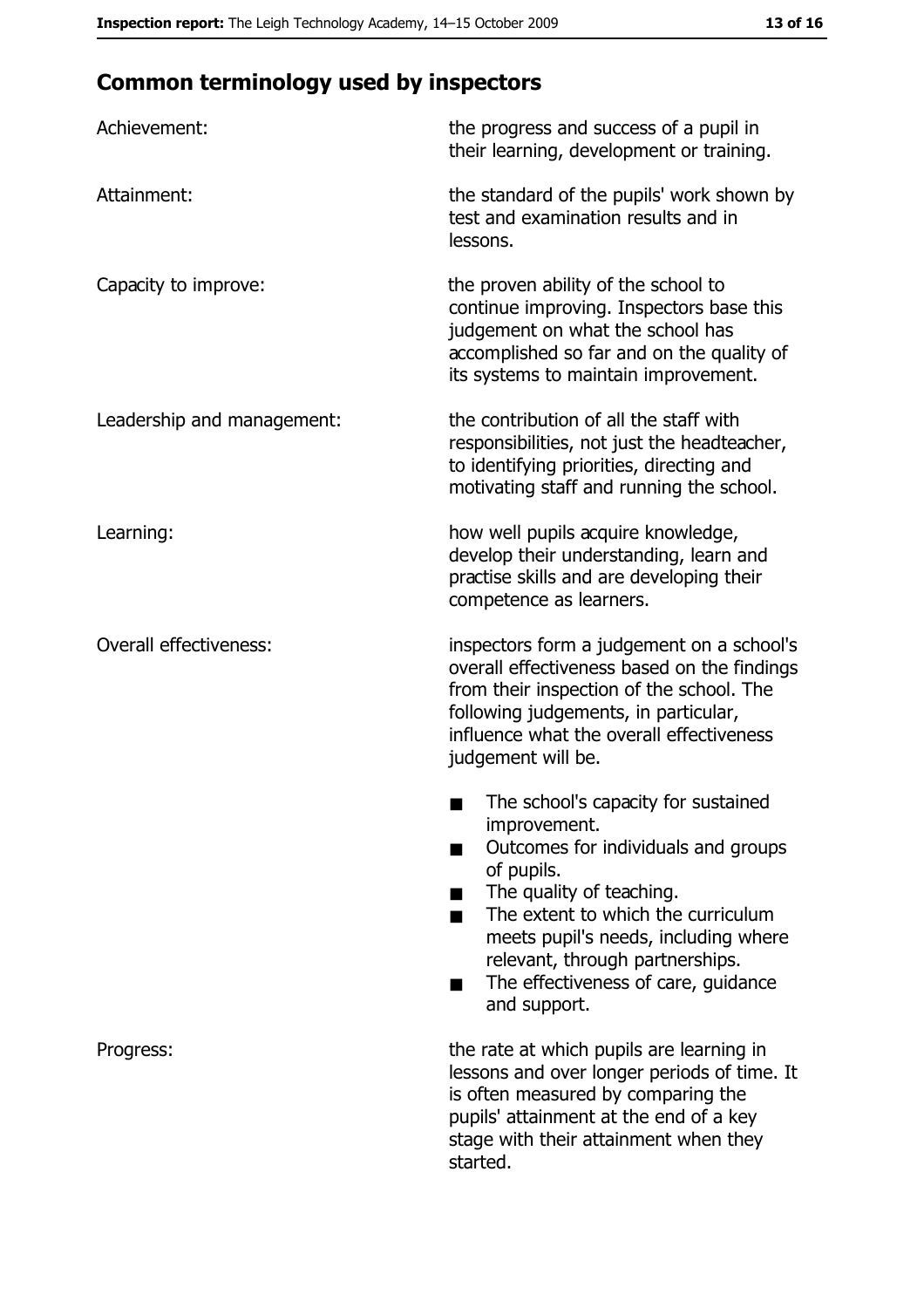This letter is provided for the school, parents and carers to share with their children. It describes Ofsted's main findings from the inspection of their school.



#### 16 October 2009

#### **Dear Students**

Inspection of The Leigh Technology Academy, Dartford, DA1 1QE

Thank you for your welcome when inspectors visited the academy. I write on behalf of the inspection team to let you know our findings. We appreciate the conversations we had with some of you in lessons, break times, and in small groups.

The academy is outstanding because it supports you so extremely well in developing your personal qualities and in enabling you to make good progress academically. The sixth form is a good one. The organisation into four colleges, the vertical grouping system, good teaching, the excellent curriculum, and the outstanding care, guidance and support you receive all play a huge part in helping you to learn well. You develop as courteous and considerate young people with very positive attitudes to life and learning. You play a highly significant role in the academy community, through your excellent behaviour and participation in so many enriching activities that widen your horizons, and support you in understanding how to lead safe and healthy lives.

The academy's specialist areas of technology, physical education and sport, and business and enterprise are particularly successful in preparing you for the world of work. Virtually all students in Year 11 last year gained five or more GCSE grades A\* to C which is well above average although the proportion gaining these grades including English and mathematics was below average. Standards are rising and the academy is speeding up the rates of your progress because all staff constantly seek ways to make learning better for you. It is clear that you enjoy greatly being at this academy. You and you parents value the work of staff and the facilities available in the wonderful accommodation with its rich displays and varied spaces for you to work in.

The academy is extremely well led and managed. Senior staff know exactly what is working very well and what needs to be improved. They agree with inspectors that the most important things that the academy should do to raise standards further are to:

- make even more lessons good or better: help all staff to develop further your  $\blacksquare$ literacy skills; ensure that you all learn with good pace
- develop further the range of courses for sixth form students and ensure that these  $\blacksquare$ students get consistently good guidance about what to study, how well they are doing and how to improve.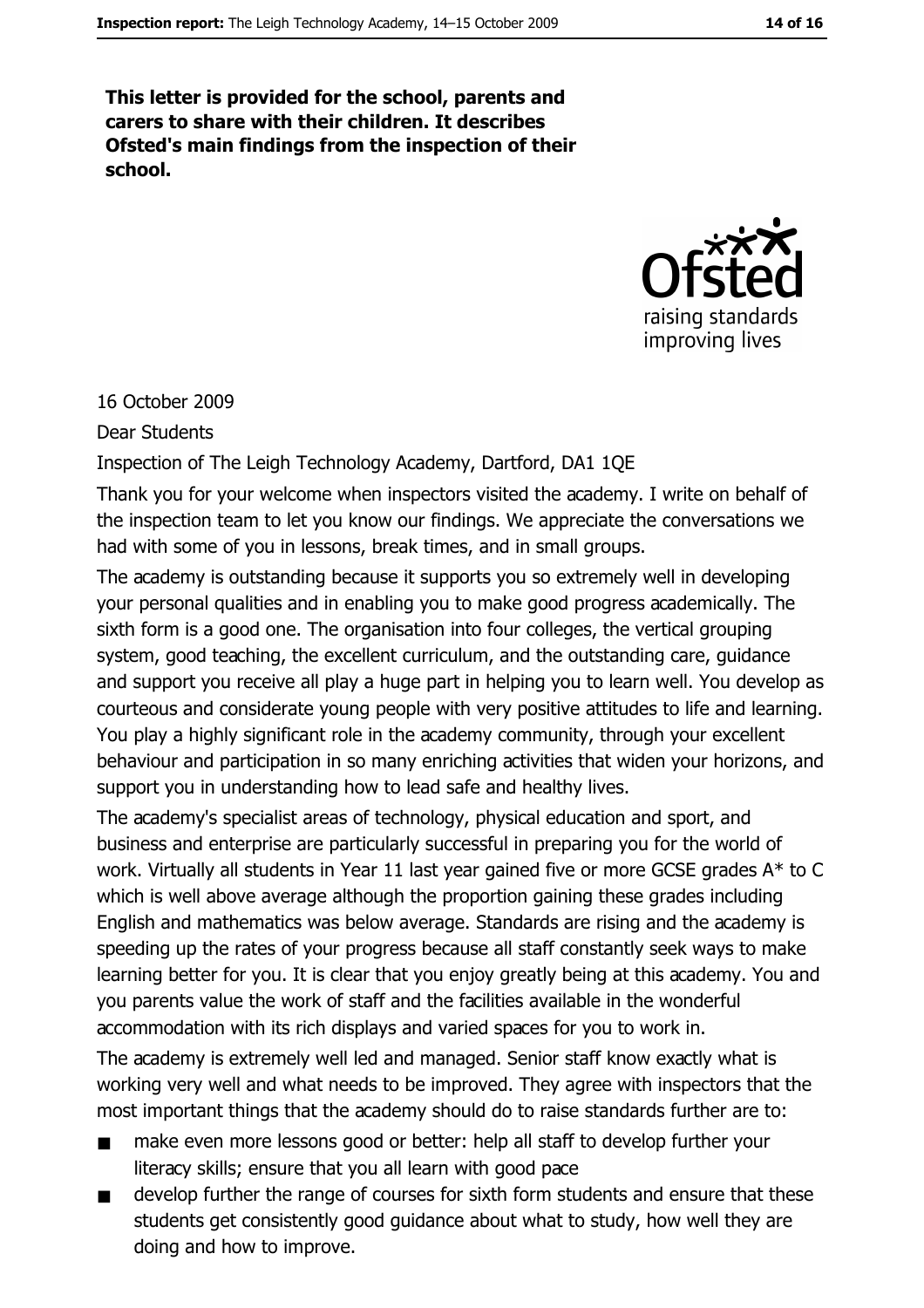Work in these areas is well underway. We hope that you too play your part in raising standards by regular attendance and by continuing to work hard.

Yours sincerely,

Wiola Hola

Her Majesty's Inspector